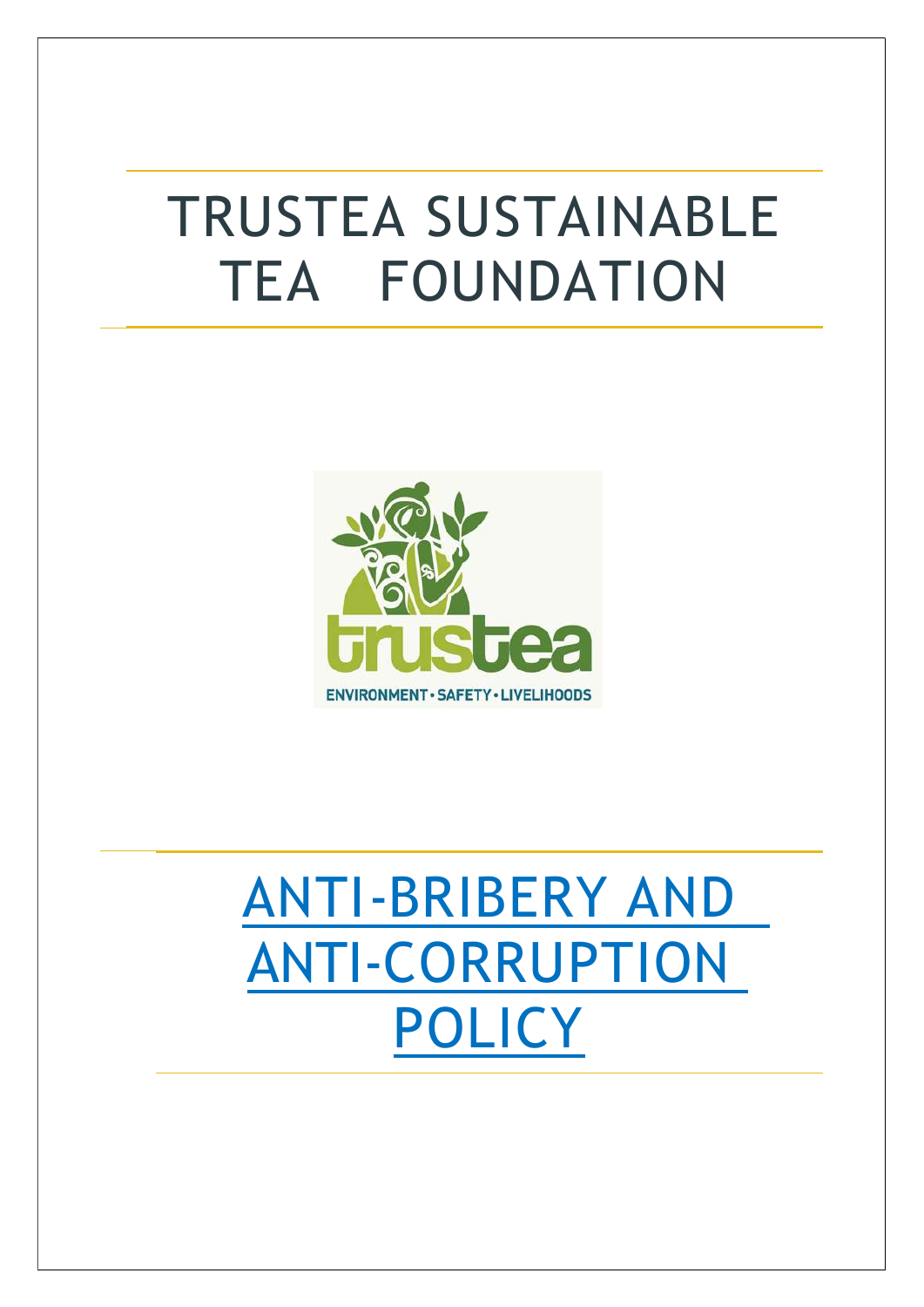#### 1. POLICY STATEMENT

- 1.1 The Trustea Sustainable Tea Foundation, hereinafter referred to as "Foundation", takes a zero-tolerance approach to bribery and corruption and will uphold all applicable laws relevant to countering bribery and corruption in all its activities in accordance with this policy and the laws of the land. It is incumbent upon the Foundation to undertake due diligence on its partners, grant recipients, associates and contracted agencies take reasonable steps to ensure that they comply with this policy as well all applicable anti-bribery and anti-corruption laws.
- 1.2 The purpose of this policy is to:
	- (a) set out the Foundation's responsibilities in observing and upholding its policy on bribery and corruption;
	- (b) provide information and guidance to Foundation employees and partners, grant recipients and their associates/contracted agencies on how to recognise and deal with bribery and corruption issues; and
	- (c) establish standards of conduct for Foundation employees and partners, grant recipients and contracted agencies their associates so as to ensure that the Policy and relevant Indian laws are not violated.
- 1.3 Bribery and corruption harm legitimate business activities and are serious offences. Prevention of Corruption Act, 1988 (Prevention of Corruption Act) prescribes for corporate entities to have compliance procedures in place, in order to prevent its employees from engaging in any act which may be categorised as corruption or bribery under the said Act. The Foundation therefore takes its legal responsibilities very seriously.
- 1.4 The Foundation considers a breach of this Policy to be a serious violation which may result in disciplinary measures, including the dismissal of employees or the termination of its business relationship with any third party.

#### 2. SCOPE OF THE POLICY

2.1 This policy applies directly to all individuals working within the Foundation as employees, agents, consultants or other persons who may represent the Foundation from time to time. The policy is also applicable to other Foundation partners, grant recipients and associates, contracted agencies who will be required to take reasonable steps to ensure that in carrying out activities supported by the Foundation they and their directors, officers, employees and associates comply, with all applicable anti-bribery and anti-corruption laws.

In this policy, "third party" means any individual or organization that comes into contact with during the course of the operations of the organisation.

2.2 The Director of the Foundation/Functional head responsible for the contracting is responsible for ensuring that third parties who carry out activities supported by the Foundation understand the requirements of this policy.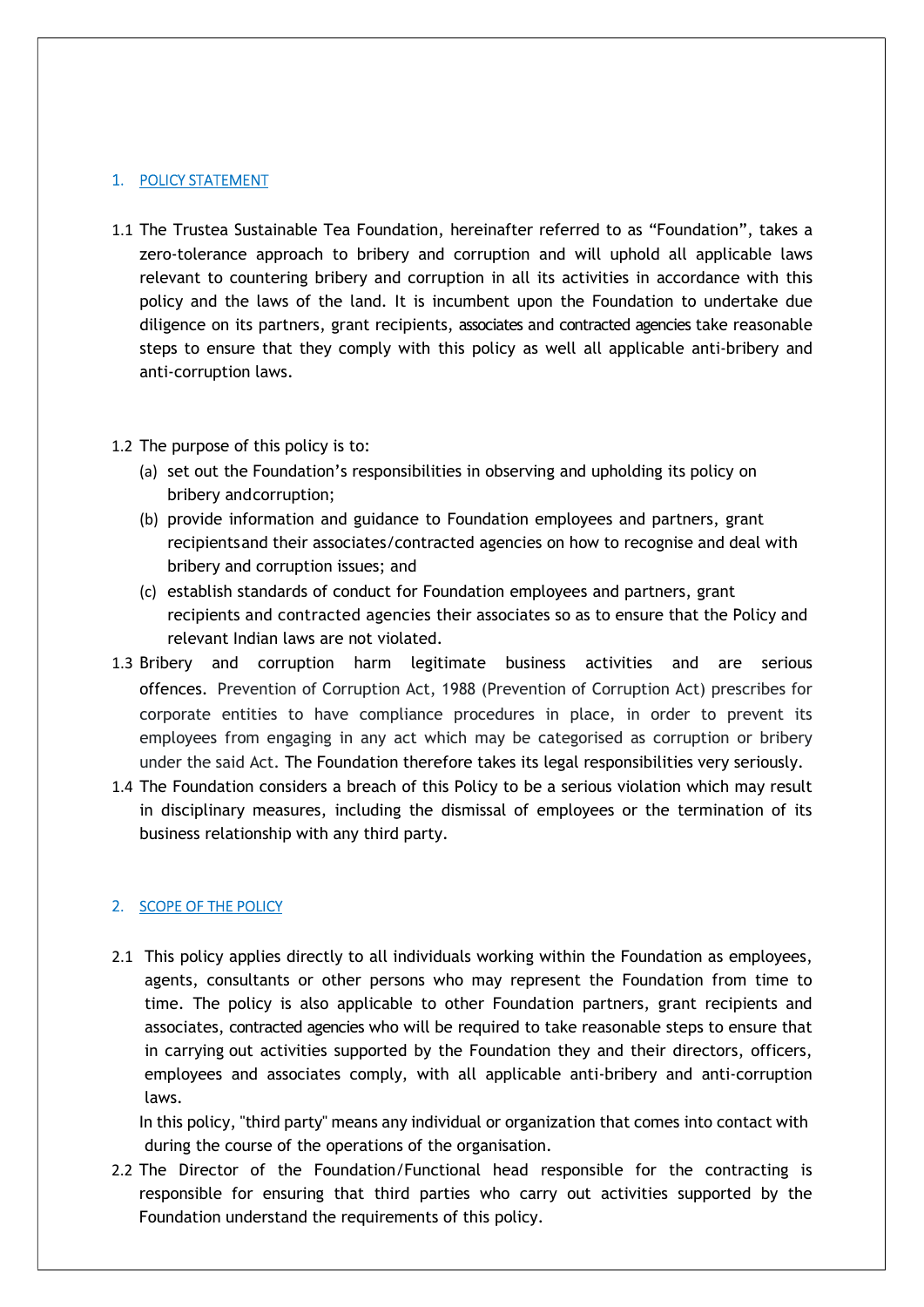#### 3. DEFINITION OF BRIBERY AND CORRUPTION

- 3.1 A bribe is an inducement or reward offered, promised, given or authorised, directly or indirectly, to improperly influence anyone, or to reward anyone for the improper performance of any function or activity, in order to secure or gain any commercial, contractual, regulatory or personal advantage.
- 3.2 Corruption is the misuse of public office or power for private gain or the misuse of private power in relation to business outside the realm of government.
- 3.3 Acts of bribery or corruption are intended to influence an individual in the performance of their work to act dishonestly and/or improperly. The person being bribed is usually someone who can obtain, retain or direct business for example during a tender or contracting process or it may be through the handling of administrative tasks or customs matters.
- 3.4 A bribe can take many forms, for example, a direct or indirect promise or offer of something of value, the offer or receipt of a kickback, fee, reward or other advantage, the giving of aid, donations or voting designed to exert improper influence.
- 3.5 Those engaged in bribery and corruption can include an employee, officer, or director or a contracted agency.

#### 4. GIFTS AND HOSPITALITY

- 4.1 This policy does not prohibit gifts, entertainment, hospitality or other promotional expenditures (given and received) to or from third parties which are proportionate, transparent, reasonable and for bona fide purposes related to the aims and objectives of the Foundation.
- 4.2 The giving or receipt of gifts is not prohibited if all of the following requirements are met:
- (a) the gift complies with the laws of the recipient's country or any other applicable local laws and regulations;
- (b) the gift is not made with the intention of influencing a third party to obtain or retain business or a business advantage, or to reward the provision or retention of business or a business advantage, or in explicit or implicit exchange for favours or benefits;
- (c) the gift is given in the Foundation's name, not in your name;
- (d) the gift does not exceed the amount of INR 2000 in value and is non repetitive;
- (e) the gift cannot be viewed as lavish or excessive under local standards and customs, and is only provided as a courtesy, or token of esteem.
- (f) the gift does not include cash or a cash equivalent (such as gift certificates, checks, or vouchers);
- (g) the gift is appropriate in the circumstances. For example, it is given as a ceremonial gift on a festival or at another special time (e.g. New Year);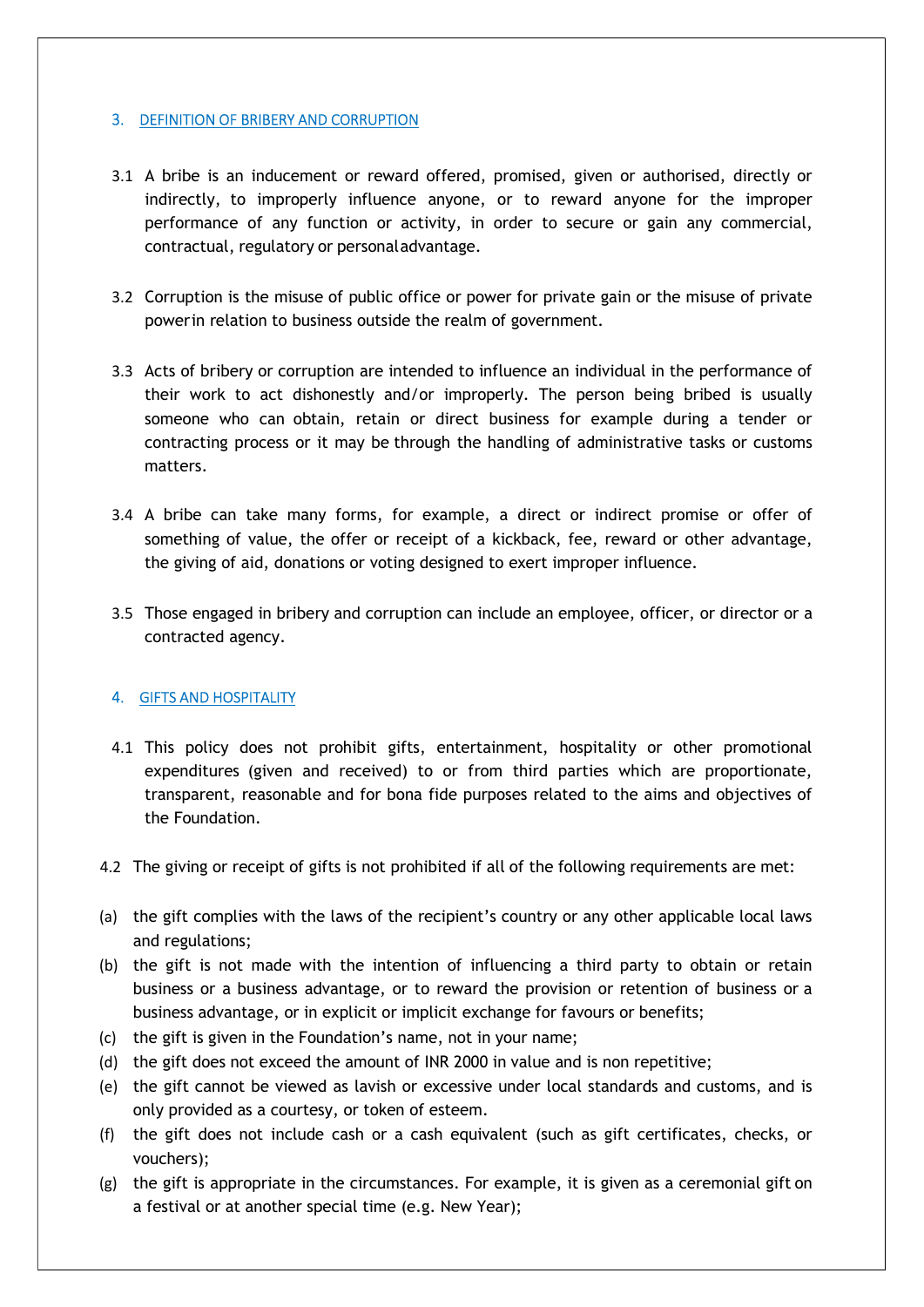- (h) the gift is of an appropriate type and value and given at an appropriate time, taking into account the reason for the gift;
- (i) the gift is given openly, not secretly; and
- (j) the gift is not offered to, or accepted from, government officials or representatives, or politicians or political parties, without the prior approval of the Director in case of exceptional circumstances and will be recorded as such in the company's records related to risk management.
- 4.3 The Foundation appreciates that the practice of giving business gifts varies between countries and regions and what may be normal and acceptable in one region may not be in another. The test to be applied is whether in all the circumstances the gift or hospitality is reasonable and justifiable. The intention behind the gift should always be considered.
	- 4.4 Gifts with a value of more than INR 2000 per event per person (or of comparable value in a different country)<sup>1</sup> should not be given or offered (to or from a single source on a single  $\vert$ occasion) unless they have the written approval of the Director.
	- 4.5 All gifts and hospitality with a value of more than INR 2000 per event per person (or of comparable value in a different country) accepted or offered by any employee should be entered on the register of gifts.
	- 4.6 Any approval required by the above policies relating to the Director must be provided by the Chairman and vice versa.

# 5. WHAT IS NOT ACCEPTABLE

- 5.1 It is not acceptable for you (or someone on your behalf) to:
	- (a) give, promise to give, offer or authorise the giving of anything of value, including payments, gifts or hospitality to anyone with the expectation or hope that this will influence the decision-making of the recipient, or that a business advantage will be received, or to rewarda business advantage already given; or
	- (b) give, promise to give, offer or authorise the giving of anything of value, including payments, gifts or hospitality to a government official, agent or representative to "facilitate" or expedite a routine procedure; or
	- (c) solicit, accept or attempt to accept, directly or indirectly, a payment from a third party that you know or suspect is offered with an expectation that the Foundation's decision making will be influenced in any way and that will result in a business advantage for the person making or offering the payment; or
	- (d) Solicit, accept or attempt to accept, directly or indirectly, a gift or hospitality from a third party that you know or suspect that it is offered or provided with an expectation that the Foundation's decision making will be influenced in any way and that will result in a business advantage for the person giving the gift or hospitality; or
	- (e) threaten or retaliate against another worker who has refused to commit a bribery offence or who has raised concerns under this policy; or
	- (f) engage in any activity that might lead to a breach of this policy.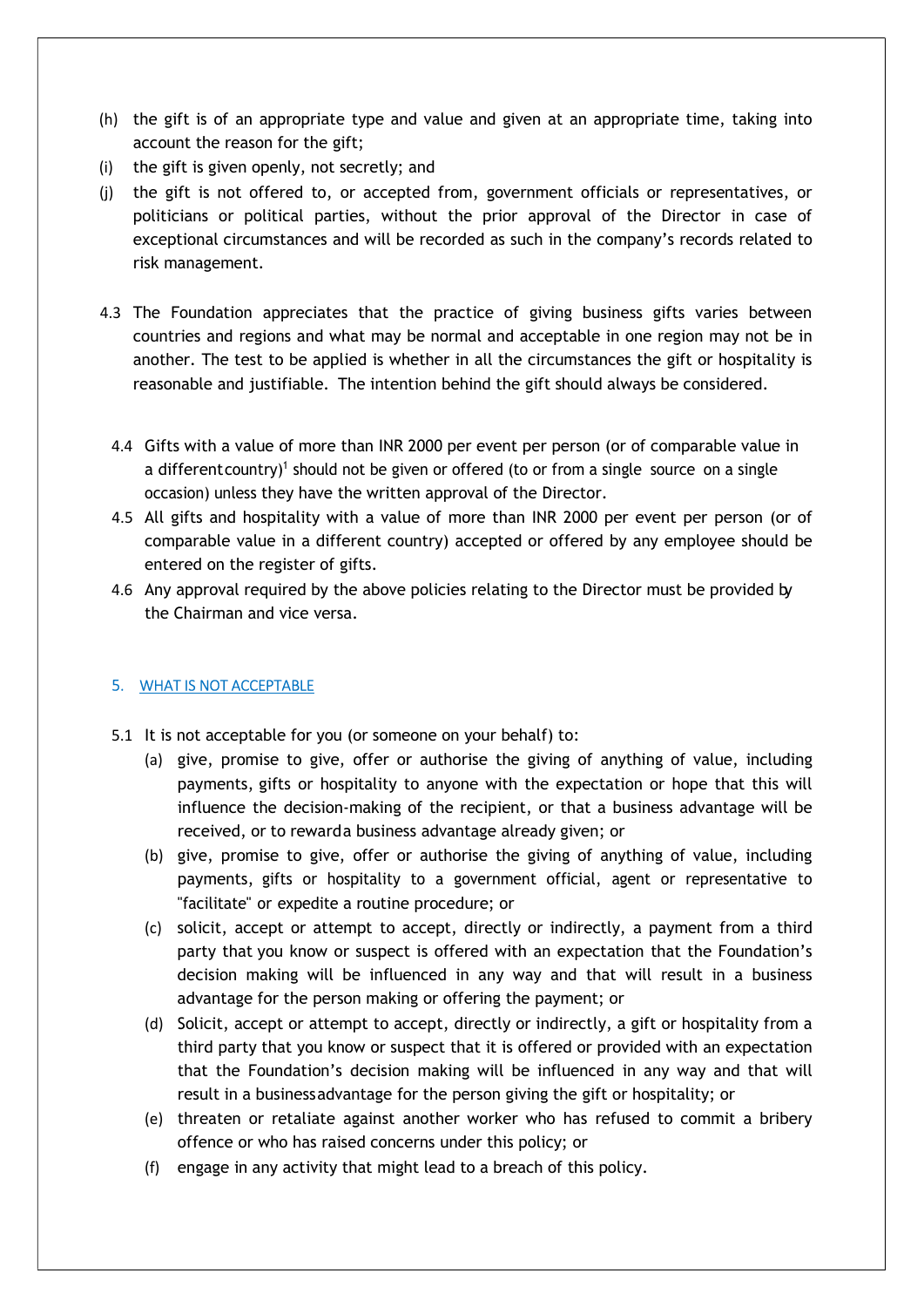# 6. FACILITATION PAYMENTS

- 6.1 The Foundation does not make, and will not accept, facilitation payments or "kickbacks" of any kind. Facilitation payments are typically small, unofficial payments to government officials made to secure or expedite a routine, non-discretionary governmental action (e.g. processing a visa, customs invoice or other governmental paper).
- 6.2 If you are asked to make a payment on the Foundation's behalf, you should always be mindful of what the payment is for and whether the amount requested is proportionate to the goods or services provided. You should always ask for a receipt which details the reason for the payment.

If you have any suspicions, concerns or queries regarding a payment, you should raise these with the Foundation's Director.

- 6.3 Payments made as a result of extortion or duress involving an imminent threat of death or serious injury generally do not amount to bribes. If such a payment is extorted or forced under duress then the payment may be made provided that either the Director is promptly informed, the payment is appropriately recorded in Foundation's financial records as a "facilitating payment", and supporting records regarding the reason and circumstances surrounding the payment are documented in a written report.
- 6.4 Kickbacks are typically payments made in return for a business favour or advantage. All Foundation partners, grant recipients and associates must avoid any activity that might lead to, or suggest, that a facilitation payment or kickback will be made or accepted by the Foundation.

#### 7. RESPONSIBILITIES AS AN EMPLOYEE/CONTRACTED AGENCY

- 7.1 Employees/contracted agencies must ensure to read, understand and comply with this policy.
- 7.2 The prevention, detection and reporting of bribery and other forms of corruption are the responsibility of all those working for the Foundation or under its control. Employees/contracted agencies are required to avoid any activity that might lead to, or suggest, a breach of this policy.
- 7.3 Employee /contracted agency must notify your manager as soon as possible if you believe or suspect that a conflict with this policy or the Act by an employee or a third party has occurred, or may occur in the future. For example, if a partner, grant recipient, associate or potential partner offers something to gain an advantage with the Foundation, or indicates to that a gift or payment is required to secure their co-operation with Foundation supported activities.
- 7.4 Any employee who breaches this policy will face disciplinary action, which could result in dismissal for gross misconduct. The Foundation also reserves the right to terminate its contractual relationship with its partners, grant recipients, and associates if they breach this policy.
- 7.5 In case any contracted agency violates this policy, it may lead to consequences not limited to termination of the contract, barring from all future association and claims for suitable financial restitution, if appropriate.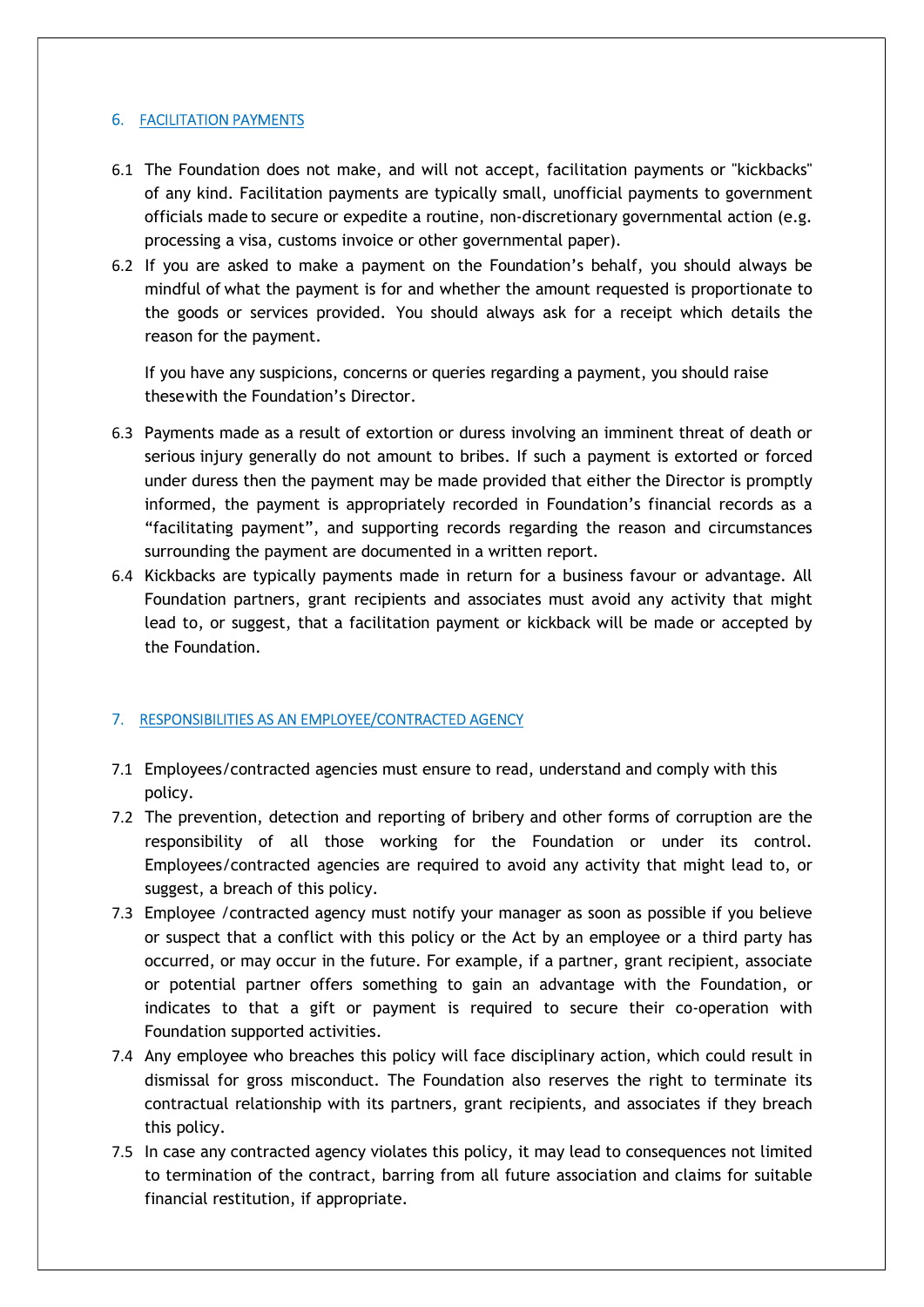#### 8. RECORD‐KEEPING

- 8.1 The Foundation must keep financial records and have appropriate internal controls in place which will evidence the business reason for making payments to third parties.
- 8.2 You must ensure all expenses claims relating to hospitality, gifts or expenses incurred to third parties are submitted in accordance with the Foundation's expenses policy and specifically record the reason for the expenditure.
- 8.3 All accounts, invoices, memoranda and other documents and records relating to dealings with third parties, such as clients, suppliers and business contacts, should be prepared and maintained with strict accuracy and completeness. No accounts must be kept "off-book" to facilitate or conceal improper payments.

#### 9. HOW TO RAISE A CONCERN

Concerns about any issue or suspicion of malpractice are to be raised at the earliest possible stage. If you are unsure whether a particular act constitutes bribery or corruption, or if you have any other queries, these should be raised with the Director. Concerns reported will be protected as a whistleblower with protected disclosure.

#### 10. PROTECTION

- 10.1 Employees who refuse to accept or offer a bribe, or those who raise concerns or report another's wrongdoing, are sometimes worried about possible repercussions. It is the Foundation's policy that employees will not suffer retaliation or harassment for reporting in good faith any compliance concerns. The Foundation aims to encourage openness and will support anyone who raises genuine concerns in good faith under this policy, even if they turn out to be mistaken.
- 10.2 The Foundation is committed to ensuring no one suffers any detrimental treatment as a result of refusing to take part in bribery or corruption, or because of reporting in good faith their suspicion that an actual or potential bribery or other corruption offence has taken place, or may take place in the future. Detrimental treatment includes dismissal, disciplinary action, threats or other unfavorable treatment connected with raising a concern. If you believe that you have suffered any such treatment, you should inform the Director immediately.

#### 11. TRAINING AND COMMUNICATION

- 11.1 All Foundation employees will receive periodic training as required on how to adhere to this policy.
- 11.2 Employees are required to undergo training on this policy and shall also be required to complete a periodic certification that they (a) have completed and understood the required training, (b) have complied with this policy in the past, and (c) agree to comply with this policy in the future.